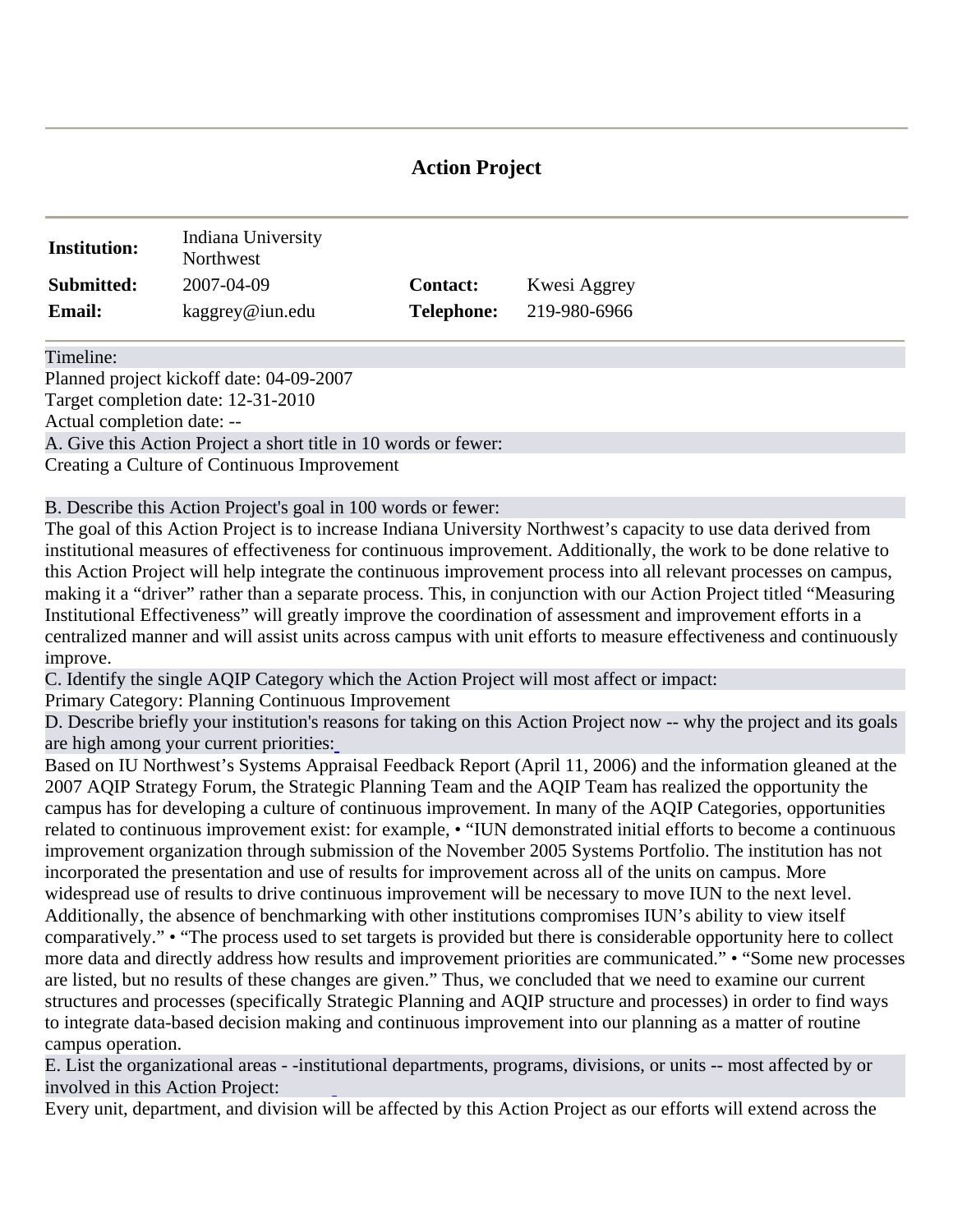campus.

F[. Name a](http://www.aqip.org/actionproject/Help.php?helptext=4)nd de[s](http://www.aqip.org/actionproject/Help.php?helptext=3)cribe briefly the key organizational process(es) that you expect this Action Project to change or improve:

This Action Project will change and improve the processes of using data for continuous improvement and decision-making in every unit.

G. Explai[n](http://www.aqip.org/actionproject/Help.php?helptext=4) the rationale for the length of time planned for this Action Project (from kickoff to target completion):

The rationale for the length of time planned for this Action Project relates to both the breadth and depth of the project as well as its relationship to Action Project "Increasing our Capacity for Measuring Institutional Effectiveness." Together, these two Action Projects will make up one of our campus' AQIP "campaigns" that is focusing on becoming a continuous improvement organization. • Strategic Planning Team develops and approves a plan for its stated role in the continuous improvement process for the campus, better integrating AQIP with the current planning processes—2007-06-31; • Analysis and revision of structures and processes related to continuous improvement for major administrative units—2007-12-31; • Analysis and revision of structure and processes r[elated to c](http://www.aqip.org/actionproject/Help.php?helptext=5)ontinuous improvement for the next unit level—2008-12-31; • Analysis and revision of structure and processes related to continuous improvement for remaining units—2009-05-31; • All units have implemented continuous improvement processes—2009-12-31; • All units assess their continuous improvement processes-2010-05-31; and • All units demonstrate that decisions are data driven—2010-12-31.

H. Descri[b](http://www.aqip.org/actionproject/Help.php?helptext=5)e how you plan to monitor ho[w success](http://www.aqip.org/actionproject/Help.php?helptext=7)fully your efforts on this Action Project are progressing:

We will monitor the campus's progress in terms of the creation of a centralized and systematic plan for continuous improvement and the creation/revision and implementation of the processes related to continuous improvement. I. Describe the overall "outcome" measures or indicators that will [tell you](http://www.aqip.org/actionproject/Help.php?helptext=7) whether this Action Project has been a success or failure in achieving its goals:

The outcome measures include • the development and implementation of a systematic plan and process to measure institutional effectiveness and provide continuous improvement, • the development and implementation of a plan and process to disseminate assessment [results, a](http://www.aqip.org/actionproject/Help.php?helptext=8)nd • the use of assessment results for continuous improvement. J. Other information (e.g., publicity, sponsor or champion, etc.):

Note: This Action Project is part of a previous Action Project that we revised and reposted because we determined that it was too broadly conceived; therefore, we retired it, we created two new related projects, and we are posting both.

K. Project Leader and contact person:

|        | Contact Name: Linda R. Delunas, Faculty Assistant to the Chancellor |
|--------|---------------------------------------------------------------------|
| Email: | ldelunas@iun.edu                                                    |
| Phone: | 219-980-6643 Ext.                                                   |

## **Annual Update: 2007-09-12**

A. Describe the past year's accomplishments and the current status of this Action Project.

At its February 2007 meeting, the SPT adopted the following new 2010 Strategic Outcome: o IU Northwest systematically measures effectiveness in its organizational structures and processes, and uses data derived from these measures for continuous improvement. At its May 2007 SPT retreat the SPT reaffirmed its commitment to being a continuous improvement organization and clarified how AQIP and Strategic Planning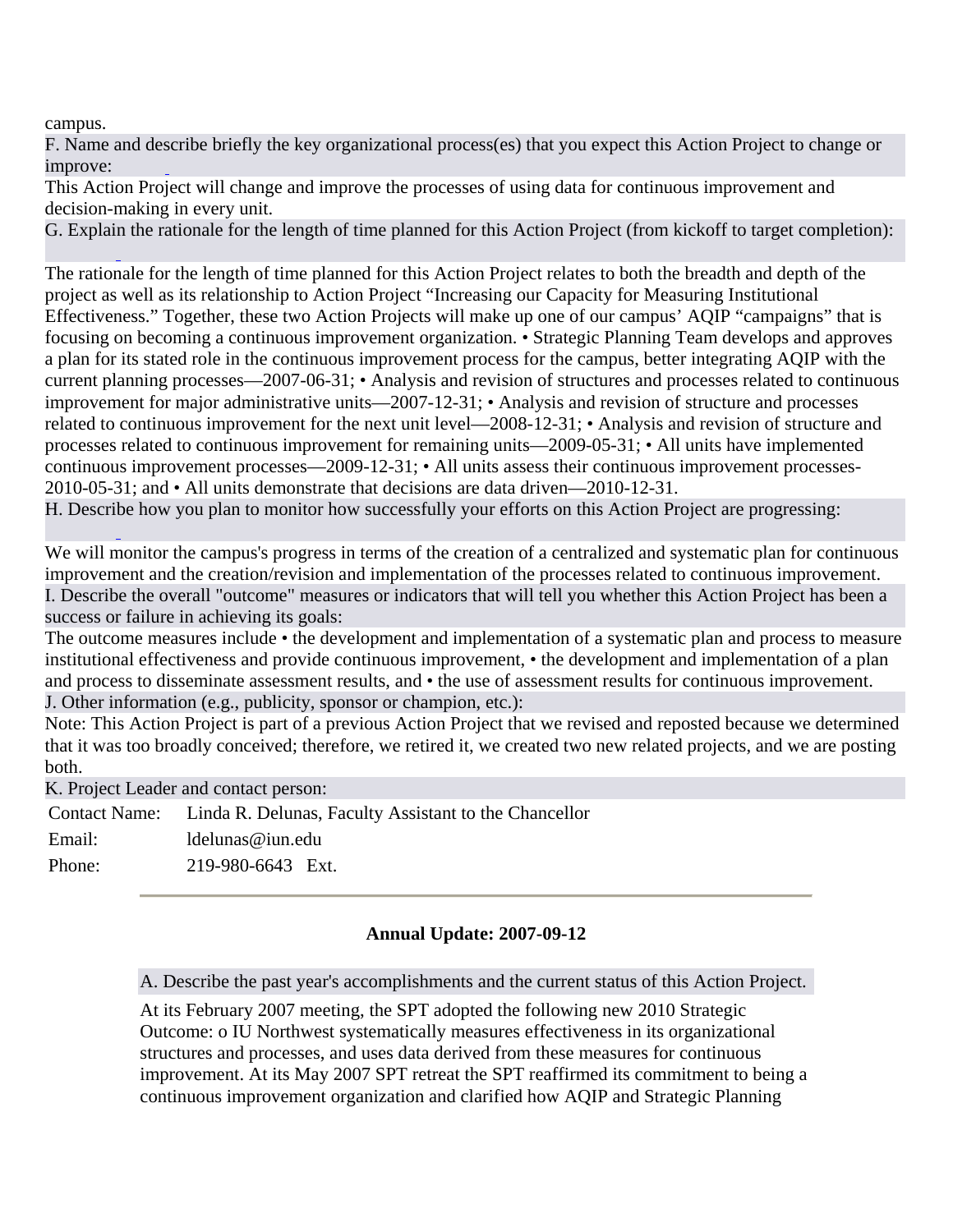will work together. The following recommendations were approved by the SPT: o Because accreditation is a part of continuous improvement, the chair(s) of the AQIP Coordinating Committee should always serve on the SPT, o We should keep the existent AQIP Category Working Group structure to avoid separation of the continuous improvement structure (thereby making the AQIP Coordinating Committee and the Category Working Groups the implementation arm of the continuous improvement process and accreditation), o Standing time at each SPT meeting should be reserved for continuous improvement and specific accreditation initiatives, o In consultation with the appropriate constituents, the AQIP Coordinating Committee should be responsible for recommending which continuous improvement initiatives should become AQIP Action Projects, always considering IU Northwest's Strategic Outcomes in conjunction with the AQIP Categories, and o When the SPT develops or revises outcomes, the AQIP Categories should be considered. The Director of Institutional Research is leading a task force that has been charged with identifying key performance measures. Once these measures are approved, the campus will use them to measure institutional effectiveness and target continuous improvement initiatives. The initial list of measure will be presented for discussion and approval at the November 2007 SPT retreat. *Review (09-21-07):*

The new strategic outcomes from the February 2007 meeting accompanied by the May 2007 clarifications of goals,roles,participation, and procedures provide the necessary breadth to support the goals of this extensive project.Once key performance measures are determined in the November 2007 retreat, the guidelines formulated in the planning phases should support implementation.

B. Describe how the institution involved people in work on this Action Project.

First, in the last year, we have developed a structure to involve a cross-section of faculty, staff, and administrators in our campus treatment of the various data needs and improvement initiatives related to AQIP. Next, the SPT (consisting of faculty, staff, and administrators) analyzed how best to integrate the AQIP processes with our strategic planning processes to produce a more coherent approach to continuous improvement. Concurrently, the SPT charged a task force to provide recommendations on a campus structure for continuous improvement in the two areas of student learning outcome assessment and institutional effectiveness. At every level, a conscious effort to include the various constituents that comprise the university has been made. Information related to all of these efforts has been communicated widely to the campus via the Strategic Planning website, AQIP website, IU Northwest Faculty/Staff listserv, Enhancing Community, Harmony and Organization (ECHO) Group, Deans' Council, and Faculty Organization meetings.

## *Review (09-21-07):*

The actions taken reflect the institution's efforts to involvement to build commitment to implementation. Appropriate project-related communications appear to have been directed toward the necessary stakeholder groups. The process for making final decisions based on conctituency inputs is unclear.

C. Describe your planned next steps for this Action Project.

The next step is for the major administrative units (Student Affairs, Academic Affairs, Fiscal and Administrative Affairs) to analyze and revise (if necessary) its structures and